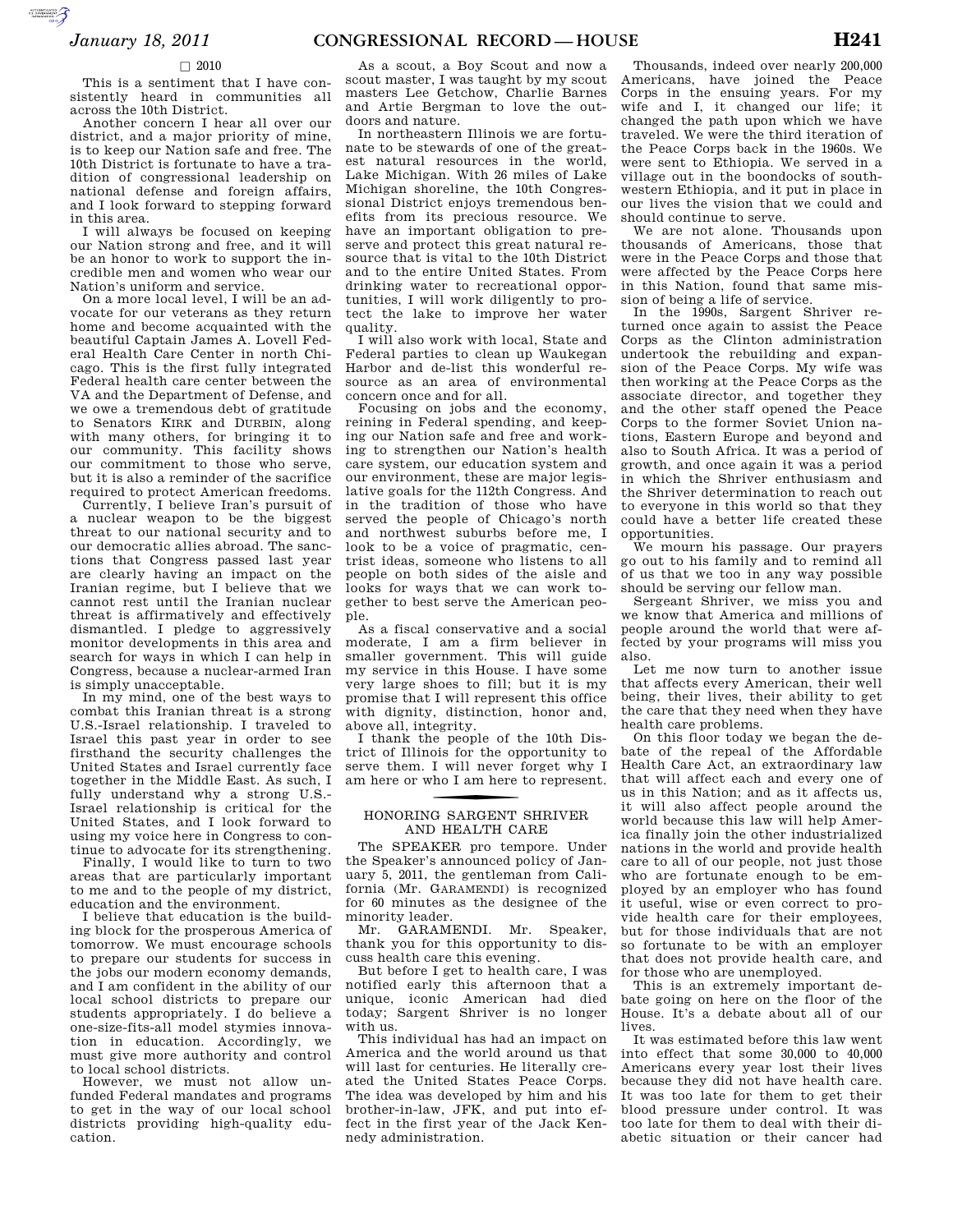run its course so that it was not treatable, 30,000 to 40,000 Americans every year.

#### $\Box$  2020

That is not the way America should be. We should be providing insurance to all Americans.

On the floor today, the debate commenced, and I was pleased and a bit curious to hear my colleagues on the Republican side talk about repeal and replace. And as they talked about what they would replace, I began to say, Excuse me. Wait a minute. What you're replacing is already the law in America. The health care bill that became law this year deals with every American from birth through their school years, through their years of building a family, in their employment and through their retirement. It deals with the entire cycle of life by providing the opportunity for health insurance, improved health insurance, at every stage of life.

Let me show you how that works. It's the Patient's Bill of Rights, which apparently our Republican colleagues want to repeal. The Patient's Bill of Rights is a fundamental reform of the insurance industry. I was insurance commissioner for 8 years in California, and I understand the insurance industry very, very well. And it's about profit. All too often, the health insurance industry puts profit before people. In doing so, they deny coverage. The Patient's Bill of Rights goes directly to this issue of insurance companies putting profit before people.

Let me show you where this works. Children. My very first speech here on the floor as the health care debate came up in 2009, in November of 2009, I spoke to an individual, a friend of ours who lives here in Washington, whose child was born with a very serious kidney problem. The mother was covered by insurance through the pregnancy and through the delivery. The moment it was discovered that that child had this preexisting kidney ailment, they dropped the coverage on the child. The family struggled and continues to struggle to provide care for that child, limping along trying to get the money together for the next procedure to provide the services that are necessary the transplant.

All of those things should have been covered by insurance, but with the insurance company putting profit before people, they denied that child coverage. The Patient's Bill of Rights stops that and says that every child has a right to coverage, no longer the kind of discrimination that took place here with my friend's family.

Secondly, young adults. I happen to have had six young adults. All of them have passed through the age 23, and that period where their coverage stopped was the scary time for us in our family, and it is for every other family in America. At the age of 23, insurance companies were allowed to drop patients' coverage. And if you're a

23-year-old and you have any kind of a preexisting condition, you're out of luck. The Patient's Bill of Rights guarantees that that young woman or man will be able to get coverage until the age of 26. And if they have a preexisting condition, that can no longer be a reason to deny coverage. The Patient's Bill of Rights would be repealed by the piece of legislation that will be brought to this floor tomorrow.

If you are a woman, you have a preexisting condition. It is called being a female. And routinely—and I've seen this during my tenure as insurance commissioner. Routinely, the insurance companies would deny coverage because you are a woman and you might get pregnant or you might have any number of conditions. That will no longer be the case.

If you happen to have cancer, you cannot be denied coverage. The Patient's Bill of Rights protects every single American when it comes to getting insurance and keeping insurance.

Many other provisions are in this bill, and I find it astounding that our colleagues on the Republican side would repeal the Patient's Bill of Rights and literally open every single American up to the gross discrimination that the insurance companies have foisted upon Americans for decades putting profits before people.

There are many other parts of the Patient's Bill of Rights, but I want to just take a moment and invite to this conversation my colleague from the great State of New Jersey, FRANK PALLONE, who has been fighting this fight for decades both as a Member of Congress and as a concerned citizen.

Mr. PALLONE, if you will join with us, share with us your thoughts and your experiences, and we will continue on with this discussion. I yield.

Mr. PALLONE. Thank you. I want to thank you for all that you do on this issue. I have seen you come to the floor so many times over the last year or more talking about the importance of the health care reform and now, of course, pointing out how ridiculous it is to try to repeal it, which is what the Republicans are going to try to do tomorrow.

I just want to start out by saying that we were just home for the Martin Luther King weekend, and so there was an opportunity to talk to a lot of people at the various Martin Luther King events over the 3 or 4 days that we were home, and the issue is jobs. That's all people want to talk about. Everyone comes up to me and says, What are you going to do about the economy? What are you going to do about jobs? Nobody talks about repealing the health reform bill.

And what I get basically from my constituents is they know the health reform bill passed. They know that it's kicking in. A lot of the patients' protections that you mentioned have already kicked in, and they want to see how it goes. Even those who were not necessarily for it in the beginning

think it is a complete waste of time for us to be rehashing the debate and talking about repeal because they want to see what is actually going to happen with the health care reform. And to the extent that they have seen certain things, protections, kick in, they're happy with it. And what they say to me is, Look, if over the next few years if certain aspects don't work out, then you can go back and revisit it and maybe make some changes. Nobody is suggesting we can't make changes on a bipartisan basis. But this idea of just repealing it outright when it just went into effect a few months ago, almost no one I talked to is in favor of that. They just don't think that makes sense.

The other thing that I wanted to say, and I keep stressing over and over again—I actually have this chart, and I know you pointed to it as well—is: Who is going to actually gain from the repeal? We know that insurance companies keep raising their prices. We know that historically they try to discriminate by eliminating people who have preexisting conditions or by having lifetime caps on insurance policies. The only ones that gain from this repeal are the insurance companies because essentially they can go back to the situation, to the status quo where they can have double-digit premium increases. You know, in your own State of California, it wasn't unusual to have a 30 percent increase. I think Blue Cross just announced a 50-something percent increase. And so they make money by constantly raising premiums and also by discrimination.

In other words, if you have a policy a woman, for example, that has breast cancer and then she has a recurrence, well, if she reaches the cap on coverage for the year or the cap on coverage for a lifetime, then she has no insurance to cover her reoccurring cancer.

Or the other thing is that sometimes they even rescind a policy. If they can find some way to say that it didn't apply to you, they would simply rescind it altogether, and you'd get sick and wouldn't have insurance at all, even when you thought you had the greatest need for it.

So I just want to stress, this chart says GOP patients' rights repeal would put insurance companies back in charge where children with preexisting conditions are denied coverage, young people aged 26 can't stay on their parents' plan, pregnant women and breast and prostate cancer patients could be thrown off insurance rolls—that's the rescission—seniors pay more for their drugs.

The bill, as you know, has, for those in the doughnut hole, until this bill went into effect, if you reached the doughnut hole, then you had to pay 100 percent for your prescription drugs. You got a \$250 rebate last year. As of January 1, you have a 50 percent reduction, and that's going to eventually become zero so you will have complete coverage under Medicare part D.

So, if you repeal it, seniors are going to pay more for their drugs. And that's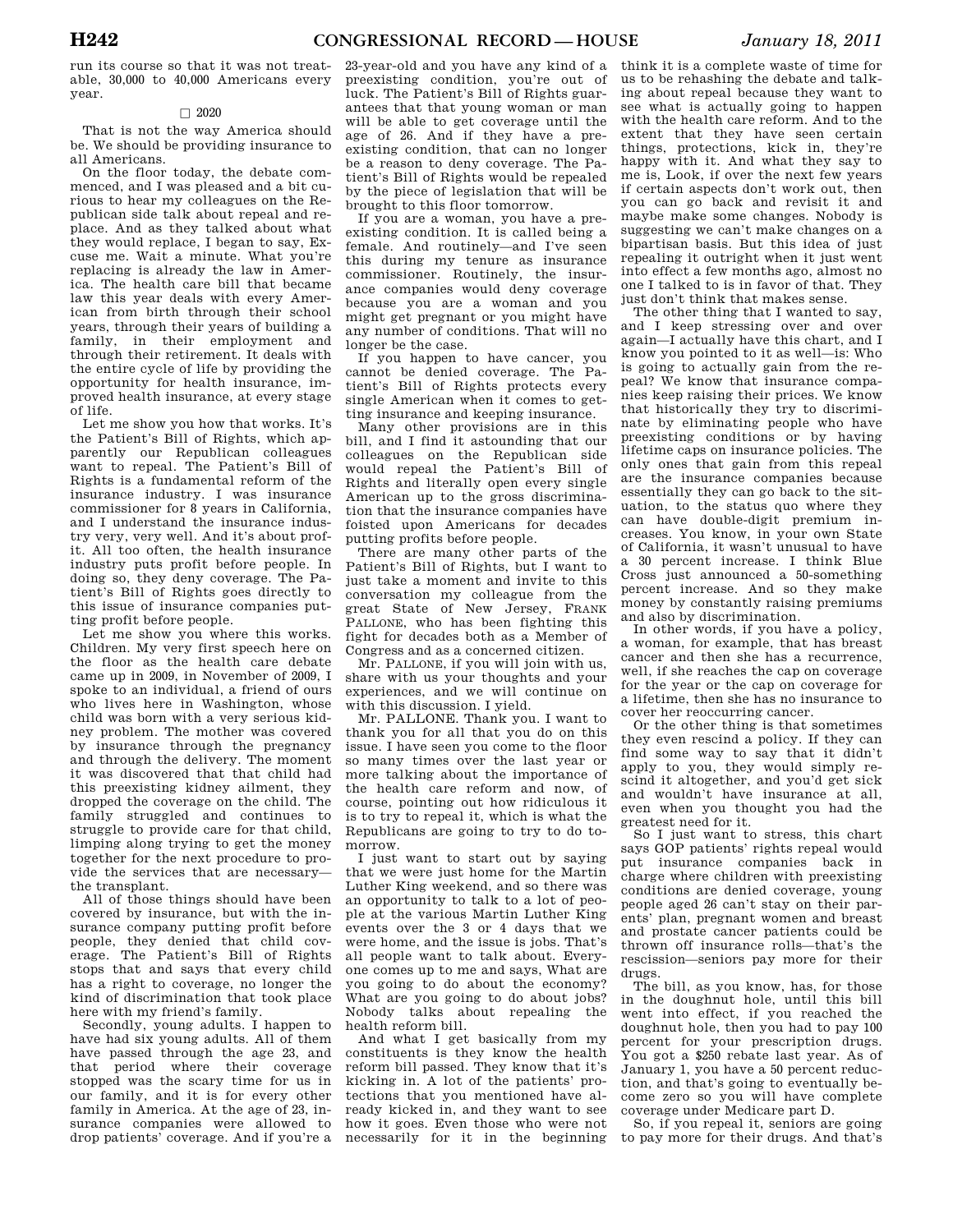the other thing that is amazing. They talk about how this is going to, I guess they're not using the term ''killing jobs'' anymore. They got away from that.

Mr. GARAMENDI. Crush. Crush jobs. Mr. PALLONE. What is it now? Crush jobs.

The fact of the matter is that the bill actually decreases the deficit by \$230 billion, so you'd be increasing the deficit if you repealed the bill.

And with regard to jobs, I mean, look, if you think about what's in the bill, because everybody gets coverage, you're going to have to have a lot more health professionals, so that creates jobs, because premiums will stabilize, employers won't have the double-digit inflation that comes and makes it harder for them to hire people. So just the fact that your premiums stabilize makes it easier for employers to hire people.

### $\Box$  2030

And then we have all kinds of funding for research at labs and hospitals and institutions around the country; even the R&D creates jobs. It creates jobs is the bottom line.

But I would really like to go back to where I started from, and, that is, most people just say to me, ''Why are the Republicans doing this? Let this bill kick in. Let us get to the point where everyone's covered. Let's see how it works.''

We know the Senate's not going to pass the repeal. The President's not going to sign the repeal. So rather than spend our time trying to figure out ways of creating jobs, we'll just debate this for another week for no purpose, just as a waste of time.

Mr. GARAMENDI. Thank you very much, Mr. PALLONE.

If it's about jobs, then why are we doing all of this? It's interesting to note, and I heard this debate earlier on the floor here, that this is a job crusher, to be politically correct now, and that businesses are going to lose jobs, when in fact since the bill became law, over 932,000 private sector jobs have been created. So there's no evidence in the large job market that this legislation, the health care reform, has harmed jobs, crushed jobs. It hasn't happened. In fact nearly a million new jobs have been created; 932,000.

In addition to that, this is an extremely important bill for small businesses. This bill, as you said, actually subsidizes the cost of health care for small businesses. If you have less than 50 employees, you can get a subsidy, up to 35 percent, for buying health care for your employees. And if you don't want to buy health care, you don't have to if you have less than 50 employees.

I don't understand this debate about small businesses being harmed. In fact, the Kaiser Family Foundation has shown that in the last year, probably as a result of this bill—that's their conclusion—the number of small busi-

nesses providing health insurance has grown from 46 percent to 59 percent.

Mr. PALLONE. If the gentleman would yield, one of the things that I wanted to point out and I am going to certainly talk about it, I'll talk about it more a little tonight, is my committee, the Energy and Commerce Committee today, put out a report essentially that talks about the impact of repealing the health care reform law in each congressional district, district by district. I have the information on my congressional district, the Sixth in New Jersey, that talks about the tax credits for small businesses, and it says in this report that the health reform law provides tax credits to small businesses worth up to 35 percent of the cost of providing health insurance. There are up to 18,200 small businesses in my district alone that are eligible for the tax credit. And, of course, repeal would force these small businesses to drop coverage or bear the full cost of coverage themselves.

The bottom line, every small business owner I know wants to provide coverage. It's just a question of whether they can afford it. And what we do in the bill is make it affordable by giving them this major tax credit. Eighteen thousand two hundred small businesses in my district alone can benefit from it and would lose that if we repealed the bill.

Mr. GARAMENDI. That is similar in every district, Republican or Democrat, across the Nation. The number of small businesses may vary district to district, but the point is that every small business has an opportunity to reduce by more than one-third the cost of health care by simply providing health care. And that will grow to 50 percent in just 3 years. It climbs up 35 and then 50 percent in 2014. And in 2014, every State will have an exchange, an insurance marketplace, where small businesses, individuals, can buy health insurance on a marketplace that talks about the quality and the cost so there is competition.

Once again, why would you want to repeal that, where individuals can shop for health insurance in a competitive market? We talk about competition here. Well, let's let it happen. Right now it doesn't really occur because many insurance companies don't compete. There are many, many aspects of this.

I notice that our friend from the great State of Tennessee has joined us. Mr. COHEN, if you will, what is going on in Tennessee? Do they want to repeal this? Do they really want to do away with the patients' bill of rights? The preventative care that seniors are able to get under this bill? The closing of the doughnut hole? Is that what the Tennessee folks want?

Mr. COHEN. Thank you, sir.

I don't think so. And the tide has been turning. The national polls, which I think are reflective of Tennessee at least on a percentage basis, have shown that it's gone from 10 points up on peo-

ple that want to repeal this bill to where it's even, as many people for it as against it in this country. There's been a 10-point switch in the last 2 weeks as people have looked at the possibilities of the repeal of the law and seen the benefit.

What I thought about, Mr. GARAMENDI, I was in New York, New York City, about 2 weeks ago, and I went in the Time Warner Building. They had an exhibit there of Salvador Dali; surreal, things looking out of space. Strange, strange pictures and thoughts. It's hard to think of this Congress and the Republican majority that's come in trying to repeal a bill that's going to become as popular, once it gets implemented, as Social Security and Medicaid and Medicare have over the years, that they are so out of touch with America today and its needs and the future. Because while this may seem to be important to the minority, the tail wagging the dog in that party, the tea party that's wagging the dog, saying repeal health care, the fact is down the line, people are going to embrace this bill like they embraced the Great Society's Medicaid and Medicare and the New Deal's Social Security. It's going to be a short-term possible victory but a long-term defeat. And the myopia of the other side, let alone the hypocrisy of some of its members, is hard to fathom. But you can only see it through the eyes of Salvador Dali, because obviously they are Salvador Dali, and they're saying things in a surreal way.

The nonpartisan, bipartisan Congressional Budget Office says it's going to save us \$230 billion the first decade and save us search thereafter, and they say,<br>\$1.2 trillion thereafter, and they say, ''Well, they can have their opinion.'' Those are facts. Those are nonpartisan facts of people we hire to give us the truth. They don't like the truth so they summarily dismiss it.

They say it's a government takeover of health care, a big lie. Just like Goebbels; you say it enough, you repeat the lie, you repeat the lie, you repeat the lie, and eventually people believe it. Like blood libel. That's the same kind of thing. The Germans said enough about the Jews and the people believed it and you had the Holocaust. You tell a lie over and over again. And we've heard it on this floor; government takeover of health care.

PolitiFact, nonpartisan, Pulitzer prize-winning, 2009, St. Petersburg Times, said the biggest lie of 2010 was government takeover of health care, because there is no government takeover. It's insurance.

I look at my Facebook regularly and I've got some people I communicate with on different issues on Facebook. I respond to them whether they take my side or not, obviously. And one lady has been constantly talking negatively about health care. I responded. She keeps going on with the line that obviously she hears and she's taken as her mantra; and that is that this is a government takeover of health care. Well,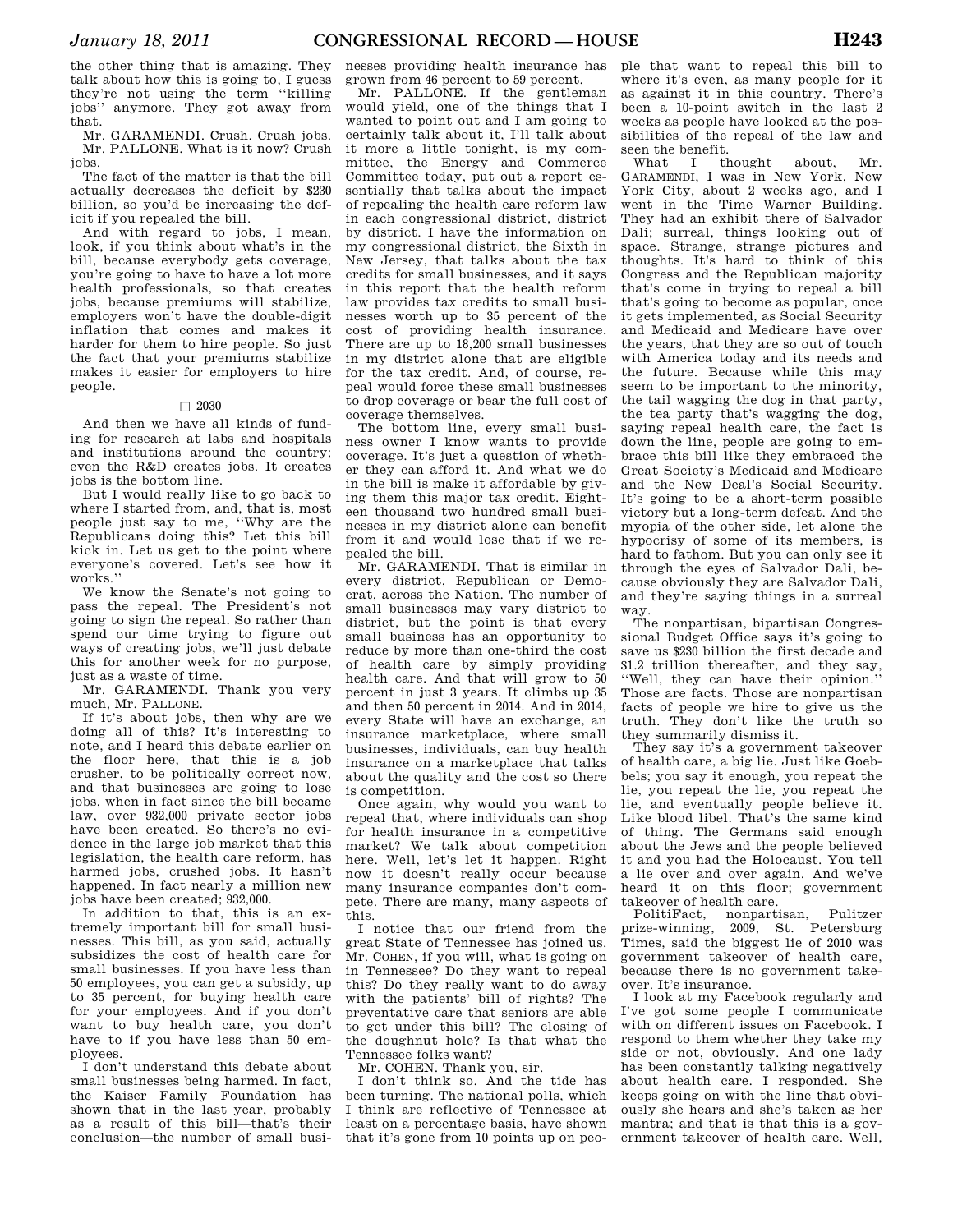she's drunken the Kool-Aid, and that's just not true.

We heard in August 2009 that there were death panels and killing grandmother. Everybody agrees now, that was a big lie; just like government takeover of health care is a big lie. And it's amazing the lies: denying the effect on the deficit, claiming it's a government takeover, claiming there were death panels.

This lady on my Facebook page talked about the fact that it was going to take insurance companies out and there was a public option. Well, there is no public option. And the exchanges aren't a public option but the exchanges are private insurance where people can come together and get better rates that they couldn't get if they were dealing as individuals on the open market.

People don't understand. If you read Paul Krugman today, or yesterday today in Memphis, we get it a day late—but yesterday in the New York Times, he talked about the errors in arithmetic, basically the lies that are being put out about how it will affect the budget. And Krugman, who's only a Nobel prize winner, says it's just not true, and what it comes down to, the bottom line, is there is a group in America that don't feel like they have a responsibility, a social responsibility, a moral responsibility, to those 32 million Americans who can't afford health care and right now are seeing death panels, the death panels that say you won't have insurance and you won't have health care.

#### $\Box$  2040

As we are just one day beyond Dr. Martin Luther King's holiday, America's holiday celebrating Dr. Martin Luther King, Dr. King was not only for social justice, which everybody embraces today and talks about kumbayah and integration, but it was also economic justice. And economic justice involves health care, and it involves giving everybody an opportunity to stay alive, to get educated, and to get a job.

The first priority I have always believed of government is to keep people alive, their health care. The second is to get them educated. And the third is to get them a job. This rhetoric on the other side of the aisle about whatever they want to call it is not only false read Krugman, a Nobel Prize winner but it is the third priority. The first thing is keeping people alive. And you want to tell those 32 million Americans we don't want you to have insurance, we don't care about you. That is wrong. Dr. King wouldn't approve of it. I don't approve of it. America won't approve of it.

And it is as I started with, surreal to think that the first thing that this Republican Congress is doing is trying to repeal what will be known down the years as one of the great acts ever passed by this United States Congress. It will be to the fortune of the Demo-

crats because like Social Security and Medicare and Medicaid and voting rights and civil rights, they are Democratic initiatives that brought America forward, progressive initiatives that have been brought forth by this side of the aisle. And the myopia of the other side is politically welcomed, if not policy-wise sad.

Mr. GARAMENDI. Mr. COHEN, thank you very much. You pointed out the nature of the debate taking place on the floor. I listened to much of the debate this afternoon as it was going on, and tomorrow it is probably going to be the same. Like you, I was surprised and in many cases disappointed with the rhetoric that I heard. It simply wasn't based on fact.

They talked about the government takeover of health care. You used the word ''big lie.'' Well, in fact it is not going to happen. This is not the government takeover of health care. There are many who said we simply should take Medicare and expand it to all. Now that is a program that is government collection of the money, but the services are provided by individual doctors, hospitals, and other provider groups. It is not a government takeover; it is a government finance program.

You mentioned the uninsured. Actually, it is about 42 million uninsured in America. They get sick. Who pays for them when they go to the emergency room? They don't have an insurance policy. They are certainly not going to be able to afford the cost of an emergency room and any procedure. Those people who are uninsured do get sick. They do go to the emergency room, and they do get medical care. And who pays, the taxpayer.

Mr. COHEN. Property taxes.

Mr. GARAMENDI. In Tennessee, the property tax base. In California, the general tax base and the Federal Government. Here is the clincher: every health insurance policy in the Nation pays for the uninsured. So we have health care coverage. In fact, this law requires that the three of us and all 435 Members of Congress and 100 Members of the Senate will get the exact same kind of insurance that every American gets. We don't get a special deal. In fact, we get to pay for part of it ourselves. That is a fact.

So what about those people that are out there uninsured that get sick. We get to pay for it through our health insurance policies because that cost is shifted over to us, the taxpayer. There is no free lunch here. The question we have is should everybody participate in this insurance pool. I think it is only fair to say that we all participate.

I don't know what I said, Mr. PALLONE, that made you come to your feet, but please proceed.

Mr. PALLONE. Everything you said is absolutely true. I know in my State we estimate that every insurance policy, for those who have insurance and are paying their premiums, there is built into it something like \$1,000 to

\$1,500 per year in your premium that pays for uncompensated care for others. And I actually have a statistic in that Energy and Commerce study that I mentioned that says in my district alone repeal would increase the cost of uncompensated care by \$54 million annually for hospitals in my district.

But what I wanted to point out was you can actually eliminate a lot of the uncompensated care because what happens, people don't have health insurance and so they don't see a primary care doctor on a regular basis. And they get sicker, and their only recourse is to go to an emergency room. I tried to get the CBO to build into this the savings that would come about because of preventive care. In other words, the fact that all of these people who are uninsured go to the emergency room, don't see a doctor, and all of a sudden they see a doctor and they stay well because they take preventive care of themselves and they do wellness and then they don't end up getting sick and going to the hospital. But that was never built into the system. The CBO won't score prevention, so to speak.

But I would maintain there is huge savings. We talk about a \$230 billion savings from the deficit, but in my opinion it is trillions of dollars because not built into this is the fact that all of these people who don't have primary care and end up in an emergency room now will have a doctor. They won't get sick, and you won't have to pay for all that care. So the system as a whole saves a tremendous amount of money, which is not really calculated here, in my opinion. That is what you made me think of.

Mr. GARAMENDI. You are quite correct. It is some very simple things which I think all Americans understand. Blood pressure, high blood pressure, the silent killer, people don't know that they have high blood pressure until they get the stroke. And then if they survive, they may very well be paralyzed or incapacitated the rest of their life and take an enormous expenditure every day, every month, every year caring for them in a nursing home or in an extended care situation. That is a very simple thing to understand.

And this piece of legislation provides free preventive care for seniors. Is that what they really want to repeal, that free preventive care for seniors where most high blood pressure cases are found and where most strokes are found? It is a preventive cost.

Mr. PALLONE. Exactly. As you know, on January 1 there were a whole new set of patient protections that went into effect and one was elimination of the 20 percent copay for seniors. They get a 1-year wellness exam for which they don't have a copay, mammogram, all kinds of tests for which they would have paid 20 percent copay. All of that is out now. The reason it was done is exactly what you said: a lot of seniors would not go and have those tests done because they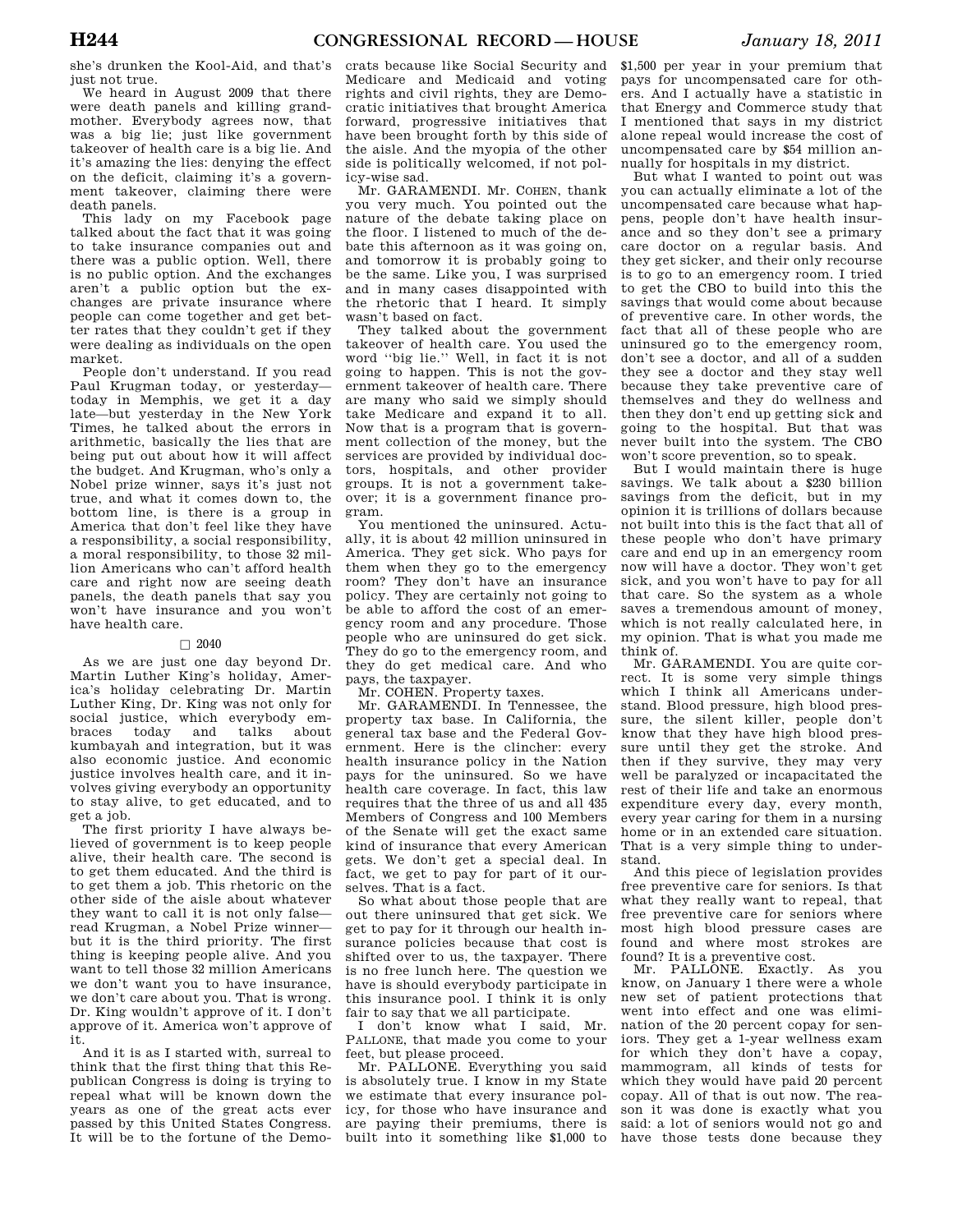didn't want to put up the 20 percent. Now they get it free.

The Republicans say that costs money. It doesn't. It may cost money up front; but in the long run because the people get the wellness check and they have the mammogram, they don't get sicker. So we actually recoup the money because they don't get sick. I think it is a very important point that you are making.

Mr. GARAMENDI. Mr. COHEN.

Mr. COHEN. Sir, I appreciate your leading this. You have been an outstanding Member; and your first vote, I think, was for this bill. You have a lot of experience of this issue. You were commissioner of insurance, if I am correct, of the largest State in the country, California. So you have knowledge here.

Mr. PALLONE worked very hard on this bill, too, as I did; but Mr. PALLONE was in a senior position.

As I think back on the passage of this bill, I remember a lot of criticism; and the other side and the people who were critical said we didn't take enough time to pass the bill. We only took a year, a year and a half to pass the bill. And they are going to take 2 days to repeal it. Take enough time? Where are the people who think we should take enough time for the legislative process to work, to have hearings, to have thoughtful discussion, to have analysis of expert opinion today? Two days and it is going to be voted on, and that's it. And the old mantra which we heard from so many people, ''read the bill.'' And yet so many people think it is a government takeover of health care. I say to them: read the bill.

And people who think Congresspeople are going to get something special, we get the same as everybody else. Read the bill.

Mr. GARAMENDI. If you will yield for a moment, there is a place where the bill can be read, the Web site www.healthcare.gov. It gives the bill. It gives a detailed description of every item in the bill. We have only talked about maybe one-third of the bill here today, and maybe we will go into some of the other parts.

#### $\Box$  2050

It also talks about the timeline in which the various elements of the bill will go into effect. For example, the senior population: The doughnut hole begins to close. Last year a \$250 rebate check to those seniors who are in the doughnut hole, and then, in the next 8 years, that doughnut hole is squeezed shut. And, as Mr. PALLONE said earlier, seniors would then have all of their prescriptions covered. It also shrinks the cost of prescription drugs.

That wasn't talked about here earlier today. And if they want to read the bill, they can talk about the coverage options in every part of America—in California, Tennessee, New Jersey, wherever—and specific detail about seniors, about women, those kinds of

pieces of information: www.healthcare.gov. You want to read the bill? You want to understand it? I would suggest that our colleagues on the other side, the Republicans, take a look at the bill, itself, and what it does.

Please continue, Mr. COHEN.

Mr. COHEN. Well, thank you.

Today, when I came on the floor, Ms. SLAUGHTER—one of the senior Members of this Congress, an outstanding Member and the former chairperson of the Rules Committee, now the ranking member—told me of a Member on the other side, a Member in her fourth term—I guess it was in the Rules Committee, but it might have been on the floor—who expressed for the first time astonishment, amazement, that the insurance provided for Members of Congress was subsidized by the Federal Government. She had no idea it was subsidized. She hasn't read the bill. She doesn't even know what her policy is and what her benefits are.

The fact is people should want for others what they want for themselves. I don't have Federal congressional insurance—I don't have it—but nearly everybody else in this Chamber does. Yet they don't want their constituents to have it. Now that's hypocrisy.

Mr. GARAMENDI. Last week, on this floor, many of us tried to put an amendment on this piece of legislation that would read: If the repeal occurs, then every Member of Congress would lose his health care, keeping in mind that 31 million Americans will not have health insurance if the repeal takes place.

So, 435 of us. If the bill is repealed, we should join the 31 million Americans who will not have health insurance if the bill is repealed. It seems to be the least we could do. If we want to harm 31 million Americans, if we want to take away the insurance from 31 million Americans, then, surely, 435 of us should be willing to go without insurance also. It turns out that not one Republican voted for that amendment. I wonder why. They want something that they are going to deny to 31 million Americans.

Mr. COHEN. What is good for the goose should be good for the gander. There but for the grace of God go I. You should care about your brother and your sister.

And this is going to be repealed in the same week as Dr. King's holiday?

I mean, I know it took a while for Dr. King's holiday to come about. It was JOHN CONYERS' steadfastness for 15 years to make it become law, and even then there were people in this House who voted against it, and there were people in the Senate who voted against it, but there is nobody who has given a better philosophy of life over 2,000 years than Dr. King.

Mr. GARAMENDI. Mr. PALLONE.

Mr. PALLONE. I was going to ask you to go over that chart about security and stability for America's seniors because, frankly, you know, as the gen-

tleman from Tennessee was pointing out, there is a lot of misinformation that the Republicans give out in terms of Medicare and the benefits of this program.

I mean, the bottom line is that all that we have done with Medicare is extend benefits. A lot of seniors think that somehow, you know, Medicare is going to be negatively impacted, which is simply not true. So, if you could go through that, I'd appreciate it.

Mr. GARAMENDI. Well, I will do my best, and along the way, if my colleagues would join in on any one of these issues, I'd appreciate it.

Health care reform means security and stability for America's seniors.

First of all, despite all the rhetoric on the floor, this legislation actually improves the financial status of Medicare. It extends the solvency of Medicare, I think, by almost a decade.

Mr. PALLONE. You know, on the first point that you have there, I actually went before the Rules Committee—I guess it wasn't last week. It was 2 weeks ago now because last week we had the tragedy of our colleague from Arizona—and I had an amendment that actually said that the repeal would not go into effect if it actually negatively impacted solvency. It actually is 12 years. In other words, the bill, the health care reform, added 12 years of solvency to the Medicare trust fund. In other words, with the repeal, insolvency would begin in 2017. So this pushes that day of reckoning back, when there is not enough money to pay out, another 12 years.

Mr. GARAMENDI. So it pushes it back to 2023.

Mr. PALLONE. Yes. Exactly. So, I mean, that's an important point. Again, everything that we do shores up Medicare, provides more Medicare, provides more benefits under Medicare for seniors, expands their benefits.

Go ahead. I didn't mean to interrupt. Mr. GARAMENDI. Let's just continue on here.

We talked about prescription drugs. It's not only the doughnut hole, but there are certain kinds of generic prescription drugs that would also benefit as a result of this legislation and, of course, the doughnut hole issue, which we've discussed here in some detail.

The doughnut hole is squeezed shut, and initially, this last year, \$250. Now, I don't imagine the repeal would force the seniors to refund the \$250 check they had. Nonetheless, that doughnut hole would remain wide open if the repeal were to take place. We've talked about the improvement of the quality of senior care, and both of my colleagues here have spoken to this, I think, very correctly.

Preventative care.

Now, we talked a moment ago about high blood pressure—clearly, the silent killer and a major problem for seniors. Okay. You're going to get, free of charge, an annual blood pressure test. You know, it's very simple, very cheap, and the drugs to treat high blood pressure are cheap also, but the cost of not treating it is extraordinary.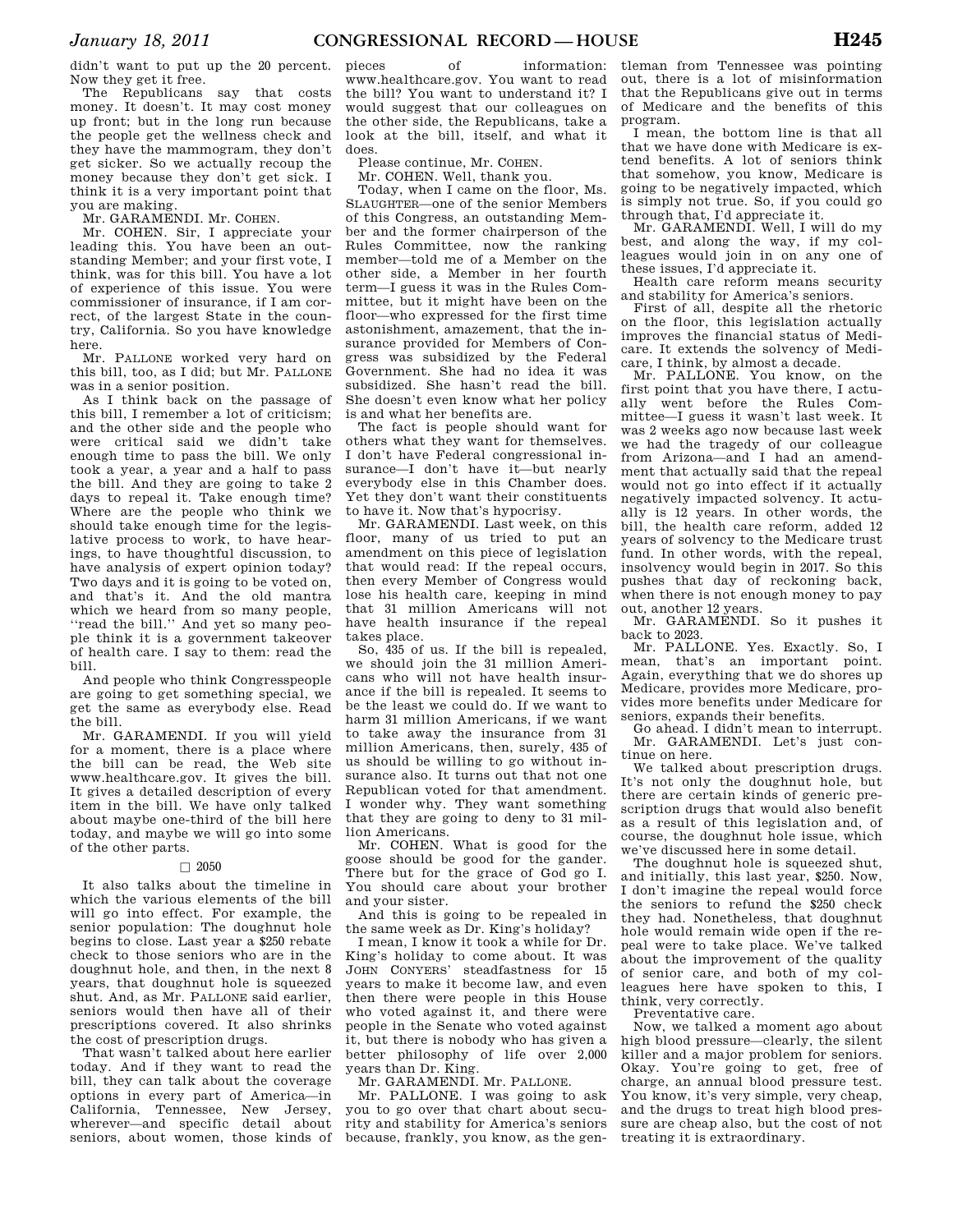There is another one that affects not only seniors but others around this Nation, and that is diabetes. This is an enormous cost. It can be treated. It can be taken care of, but if you ignore it, you are in for a world of harm and a very, very great expense to all of the people, including, in this case, to the taxpayers.

This is an interesting one. Primary care doctors.

Nobody has really talked about this much on the floor, but in the legislation, there is a significant increase in medical education opportunities, not only for doctors but also for others in primary care—nurse practitioners, physician assistants, and nurses. There is an enormous increase.

This one happens to be really, really important to me. Our daughter graduated from medical school just 3 days ago, and we go, Yes.

She says, I want to do primary care. I'm going, Terrific. How about geriatric care?—my wife and I are looking to the future here.

This is really important. She has an opportunity under this piece of legislation, as do all other primary care doctors who choose to serve in underserved areas—and she may very well decide to do that—to have their medical loans reduced as they provide service in underserved areas, and some of those underserved areas are in our urban communities.

Now, that brought Mr. COHEN to his feet and Mr. PALLONE, so please share, gentlemen.

Mr. PALLONE. I'll let my colleague from Tennessee go first.

Mr. COHEN. Well, there are so many problems.

I represent an urban district in Memphis, and we do have a lack of health care in the urban areas. We need more primary care doctors, and we also need more community health centers. That's something else the bill is going to provide for, more community health centers. There are large areas in my community where there are very few doctors who are available and where there are not community health centers. So that's another portion. It's not just the primary care doctors who are so important—and we've got some of the greatest in Memphis—but it's the difficulty in not having community health centers.

Mr. GARAMENDI. That has not been discussed.

In every part of America, people need to know about the enormous increase in the community clinics that will be available. That's in the legislation. It costs money, but it saves money because, once again, people will be able to get care early.

#### $\Box$  2100

Mr. PALLONE. Could I ask the gentleman to yield?

Mr. GARAMENDI. Please.

Mr. PALLONE. This is true in the health reform, that there's a lot more money for community-based health

care clinics, but we also have that in the stimulus, the Recovery Act.

Actually, I had two clinics that were funded under the Recovery Act that had not received Federal funds before. And just to give you an idea of what they did, one of them is in my hometown of Long Branch. They coordinated with the emergency room at Monmouth Medical Center so that every time someone comes to the emergency room who's eligible for the community health center—because they probably, many of them are uncompensated, have no insurance—now they go back and coordinate so that that person doesn't come back to the emergency room again—which, of course, is a tremendous expense—and instead goes to the community health center where they get primary care. So that is an example of where some Federal dollars that are going to community health centers are now being used to make it so that people don't have to go to the emergency room because they're getting the primary care in the clinic for probably maybe a hundredth of the cost of an emergency room.

Mr. GARAMENDI. You raised another point. And I recall a conversation with Mr. COHEN in the past where we talked about medical technology, which is also not only in the Affordable Health Care Act, the health care reform, but also in the stimulus bill. And part of what you talked about is the use of electronic medical technology to provide continuity of care; whether you are in this clinic or that hospital, you could be able to get that information across from one to another.

Mr. COHEN, do you want to carry on? You talked to me about this some time ago, and you had some pretty good notions of what would happen in Tennessee.

Mr. COHEN. Well, just the idea—and I will yield to Ms. JACKSON LEE in just a second—but the idea of having medical records on computers rather than having them on notes. My father was a doctor. I inherited his penmanship. I got a C in penmanship. The teacher was kind to me.

Doctors don't write real well. If you have to go from written records, it's difficult, and they don't get transposed well. But if you have them on computers, it's very easy to see what shots and inoculations the patient has had in the past, what treatments they've had. It makes it easier to render a diagnosis and not have to repeat tests that are unnecessary and costly. It is so important. And part of this bill is to see to it that the records are put on electronic devices so that they're available throughout the Worldwide Web and everywhere. That saves medical costs in the long run.

Mr. GARAMENDI. Some of this, if I might for a moment, sir, already exists.

I've been with Kaiser for three decades. They have put all of the records, all of my history, all of their patients, millions of patients, on the electronic

information system. I could present myself at any Kaiser facility across this Nation in an emergency situation and they could take my number and immediately call up my entire history so that they don't have to start at the beginning with blood tests and all of the other procedures that are common in today's emergency room simply to know about the individual's health circumstances. All they need to do is enter that number, bingo, they've got my information. That's where the electronic medical records would be found. And it's interesting that our Republican colleagues want to repeal that? I don't think so.

Finally, at last we're going to hear from a woman. We need that perspective here. Please join us. Thank you so very much for coming in.

Ms. JACKSON LEE of Texas. I thank the gentleman from California, but more importantly I thank him for really turning the light bulb on. We worked so hard on this legislation that we probably have forgotten to articulate all of the nuances of this bill. It is unbelievable.

I hesitated to use the term ''frivolous'' today, but, frankly, I'm saddened by the fact that we had to engage in a frivolous debate. So I just wanted to say to the gentleman, some years ago under the Bush administration I took note of the fact that we did not have enough community health clinics, frankly, and I am so glad that our collective research caused us to put that legislation in the bill.

Last Monday, I convened my community health clinics. It was amazing the expanded work they do because some of them received stimulus dollars. One of my clinics was able to open up 21 legacy, and one of my community health clinics was able to open up 21 new patient rooms because of stimulus dollars.

But what I want to say on that point is three things:

Community health clinics help seniors and families. And to seniors, this gives you, in addition to the comfort of being nearby your home, but you get, in addition, a primary home or a medical home. You can use that clinic, that doctor to be part of your medical home. The community health clinics can then multiply themselves or improve themselves by having electronic records where, as a senior who has extended medical records, can you imagine in the future what happens with seniors when they can put all their data into electronic records to be able to track seniors and to assure their good health? So contrary to frightening seniors and talking about death panels, this bill provides community clinics, a medical home, electronic records, and the inevitable closing of the doughnut hole so that seniors do not have to choose between paying rent and buying food and getting their brand drugs that they need.

So I just wanted to say there's so much. And then as you mentioned your